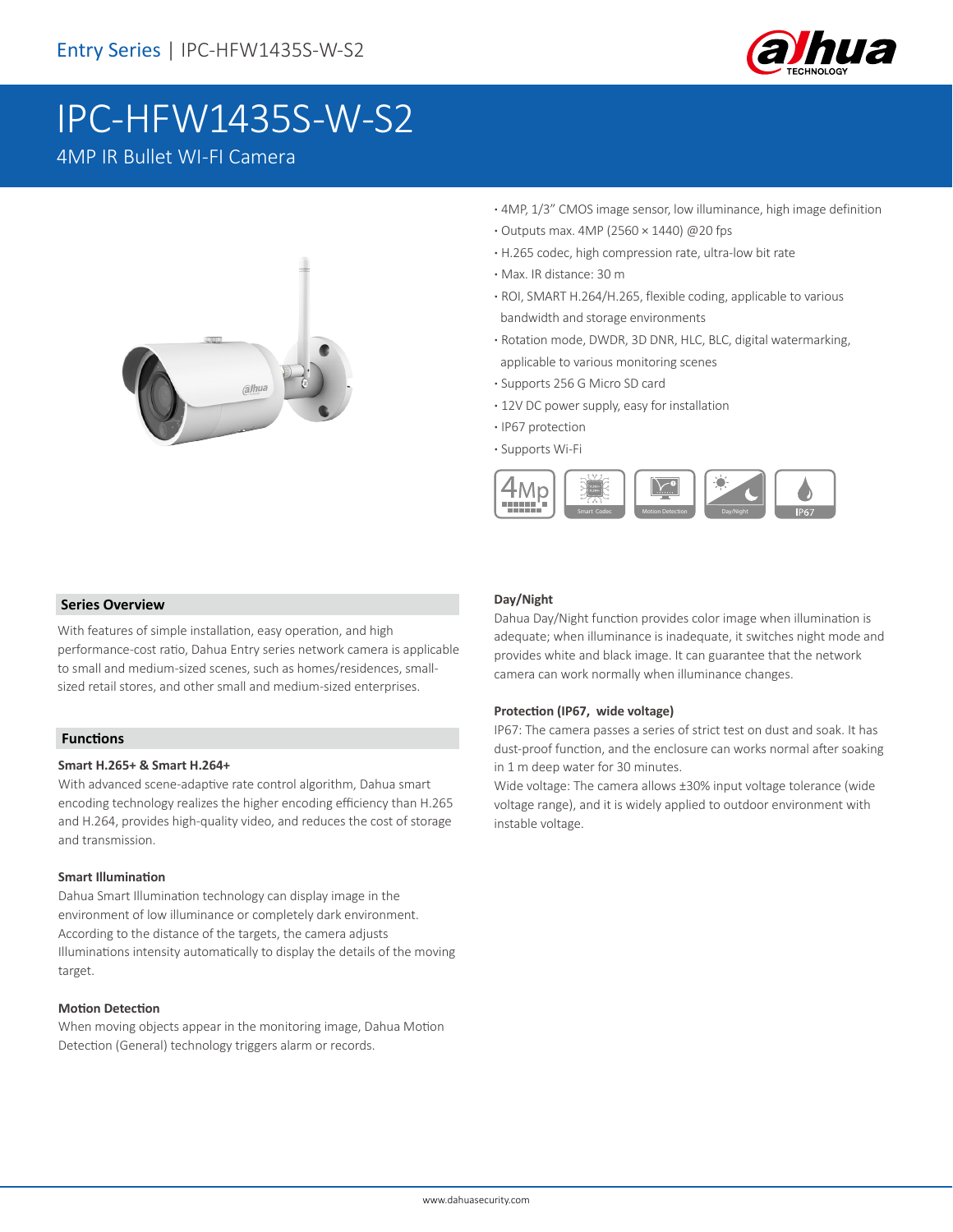# Entry Series | IPC-HFW1435S-W-S2

## **Technical Specification**

| Camera                          |                   |                                                                                                                                                                                                                                                                                                                |                               |                     |                              |
|---------------------------------|-------------------|----------------------------------------------------------------------------------------------------------------------------------------------------------------------------------------------------------------------------------------------------------------------------------------------------------------|-------------------------------|---------------------|------------------------------|
| Image Sensor                    |                   | 1/3"4Megapixel progressive CMOS                                                                                                                                                                                                                                                                                |                               |                     |                              |
| Max. Resolution                 |                   | 2560 (H) × 1440 (V)                                                                                                                                                                                                                                                                                            |                               |                     |                              |
| <b>ROM</b>                      |                   | 128 MB                                                                                                                                                                                                                                                                                                         |                               |                     |                              |
| <b>RAM</b>                      |                   | 256 MB                                                                                                                                                                                                                                                                                                         |                               |                     |                              |
| <b>Scanning System</b>          |                   | Progressive                                                                                                                                                                                                                                                                                                    |                               |                     |                              |
| <b>Electronic Shutter Speed</b> |                   | Auto/Manual 1/3 s-1/100,000 s                                                                                                                                                                                                                                                                                  |                               |                     |                              |
| Min. Illumination               |                   | Manual 1/30 s<br>0.9343 Lux @F2.0 (Color, 80 IRE); 0.9258 Lux @F2.0<br>(W/B, 80 IRE); 0 Lux (IR on)<br>Manual 1/3 s<br>0.1195 Lux @F2.0 (Color, 80 IRE); 0.1190 Lux @F2.0<br>(W/B, 80 IRE); 0 Lux (IR on)                                                                                                      |                               |                     |                              |
| S/N Ratio                       |                   | > 52 dB                                                                                                                                                                                                                                                                                                        |                               |                     |                              |
| <b>Illumination Distance</b>    |                   | 30 m (98.4 ft)                                                                                                                                                                                                                                                                                                 |                               |                     |                              |
| Illuminator On/Off Control      |                   | Auto                                                                                                                                                                                                                                                                                                           |                               |                     |                              |
| <b>Illuminator Number</b>       |                   | 18 (IR LED)                                                                                                                                                                                                                                                                                                    |                               |                     |                              |
| Pan/Tilt/Rotation Range         |                   | Pan: 0°-360°<br>Tilt: 0°-90°                                                                                                                                                                                                                                                                                   |                               |                     |                              |
| Lens                            |                   |                                                                                                                                                                                                                                                                                                                |                               |                     |                              |
| Lens Type                       |                   | Fixed-focal                                                                                                                                                                                                                                                                                                    |                               |                     |                              |
| Mount Type                      |                   | M12                                                                                                                                                                                                                                                                                                            |                               |                     |                              |
| Focal Length                    |                   | $2.8$ mm<br>$3.6$ mm                                                                                                                                                                                                                                                                                           |                               |                     |                              |
| Max. Aperture                   |                   | F2.0                                                                                                                                                                                                                                                                                                           |                               |                     |                              |
| Field of View                   |                   | $2.8$ mm:<br>Horizontal: 97°<br>Vertical: 52°<br>Diagonal: 116°<br>3.6 mm:<br>Horizontal: 76°<br>Vertical: 42°<br>Diagonal: 90°                                                                                                                                                                                |                               |                     |                              |
| Iris Type                       |                   | Fixed                                                                                                                                                                                                                                                                                                          |                               |                     |                              |
| Close Focus Distance            |                   | 2.8 mm: 0.8 m (2.6 ft)<br>3.6 mm: 1.4 m (4.6 ft)                                                                                                                                                                                                                                                               |                               |                     |                              |
|                                 | Lens              | Detect                                                                                                                                                                                                                                                                                                         | Observe                       | Recognize           | Identify                     |
| <b>DORI Distance</b>            | 2.8mm             | 56 m<br>(183.7 ft)                                                                                                                                                                                                                                                                                             | 22.4 m<br>(73.5 ft)           | 11.2 m<br>(36.7 ft) | 5.6 m<br>$(18.4 \text{ ft})$ |
|                                 | 3.6 <sub>mm</sub> | 80 m<br>(262.5 ft)                                                                                                                                                                                                                                                                                             | 30 <sub>m</sub><br>(105.0 ft) | 16m<br>(52.5 ft)    | 8m<br>(26.2 ft)              |
| Video                           |                   |                                                                                                                                                                                                                                                                                                                |                               |                     |                              |
| Video Compression               |                   | H.265; H.264; H.264H; H.264B; MJPEG                                                                                                                                                                                                                                                                            |                               |                     |                              |
| <b>Smart Codec</b>              |                   | H.264: Yes<br>H.265: Yes                                                                                                                                                                                                                                                                                       |                               |                     |                              |
| Video Frame Rate                |                   | 50 Hz<br>Main stream (2560 × 1440 @20 fps), sub stream (640 ×<br>480 @20 fps)<br>Main stream (2304 × 1296 @25 fps), sub stream (640 ×<br>480 @25 fps)<br>60 Hz<br>Main stream (2560 × 1440 @20 fps), sub stream (640 ×<br>480 @20 fps)<br>Main stream (2304 × 1296 @30 fps), sub stream (640 ×<br>480 @30 fps) |                               |                     |                              |

| Stream Capability        | 2 streams                                                                                                                                                                                        |  |  |
|--------------------------|--------------------------------------------------------------------------------------------------------------------------------------------------------------------------------------------------|--|--|
| Resolution               | 4M (2560 × 1440); 2M (2304 × 1296); 1080p (1920 ×<br>1080); 1.3M (1280 × 960); 720p (1280 × 720); VGA (640<br>x 480); QVGA (320 x 240)                                                           |  |  |
| Bit Rate Control         | CBR/VBR                                                                                                                                                                                          |  |  |
| Video Bit Rate           | H.264: 24 kbps-8192 kbps<br>H.265: 9 kbps-7424 kbps                                                                                                                                              |  |  |
| Day/Night                | Auto (ICR)/Color/B/W                                                                                                                                                                             |  |  |
| BLC                      | Yes                                                                                                                                                                                              |  |  |
| HLC                      | Yes                                                                                                                                                                                              |  |  |
| WDR                      | <b>DWDR</b>                                                                                                                                                                                      |  |  |
| White Balance            | Auto/natural/street lamp/outdoor/manual/regional<br>custom                                                                                                                                       |  |  |
| Gain Control             | Auto/Manual                                                                                                                                                                                      |  |  |
| <b>Noise Reduction</b>   | 3D DNR                                                                                                                                                                                           |  |  |
| <b>Motion Detection</b>  | OFF/ON (4 areas, rectangular)                                                                                                                                                                    |  |  |
| Region of Interest (RoI) | Yes (4 areas)                                                                                                                                                                                    |  |  |
| Smart Illumination       | Yes                                                                                                                                                                                              |  |  |
| Image Rotation           | 0°/90°/180°/270° (Support 90°/270° with all resolution)                                                                                                                                          |  |  |
| Mirror                   | Yes                                                                                                                                                                                              |  |  |
| Privacy Masking          | 4 areas                                                                                                                                                                                          |  |  |
| Alarm                    |                                                                                                                                                                                                  |  |  |
| Alarm Event              | No SD card; SD card full; SD card error; network<br>disconnection; IP conflict; illegal access; voltage<br>detection; motion detection; video tampering                                          |  |  |
| Network                  |                                                                                                                                                                                                  |  |  |
| Network                  | RJ-45 (10/100 Base-T)                                                                                                                                                                            |  |  |
| Wi-Fi                    | Yes                                                                                                                                                                                              |  |  |
| SDK and API              | Yes                                                                                                                                                                                              |  |  |
| Protocol                 | HTTP; TCP; ARP; RTSP; RTP; UDP; RTCP; SMTP; FTP;<br>DHCP; DNS; IPv4/v6; QoS; NTP                                                                                                                 |  |  |
| Interoperability         | ONVIF (Profile T/Profile S/Profile G); CGI; DMSS                                                                                                                                                 |  |  |
| User/Host                | 20 (Total bandwidth: 40 M)                                                                                                                                                                       |  |  |
| Storage                  | FTP; SFTP; Micro SD card (256 G); NAS                                                                                                                                                            |  |  |
| Browser                  | IE: IE9, IE11 and later<br>Chrome: 39.0.2171.95, and later version without plug-in<br>(62.0.3202.94)<br>Firefox: 43.0.1 and later version without plug-in (69.0.3)                               |  |  |
| Management Software      | <b>DMSS</b>                                                                                                                                                                                      |  |  |
| Mobile Phone             | IOS; Android                                                                                                                                                                                     |  |  |
| Certification            |                                                                                                                                                                                                  |  |  |
| Certification            | CE-LVD: EN62368-1<br>CE-EMC: Electromagnetic Compatibility Directive<br>2014/30/EU<br>CE-RED: Radio Equipment Directive 2014/53/EU<br>FCC: 47 CFR FCC Part 15, Subpart B<br>FCC ID: FCC PART 15C |  |  |